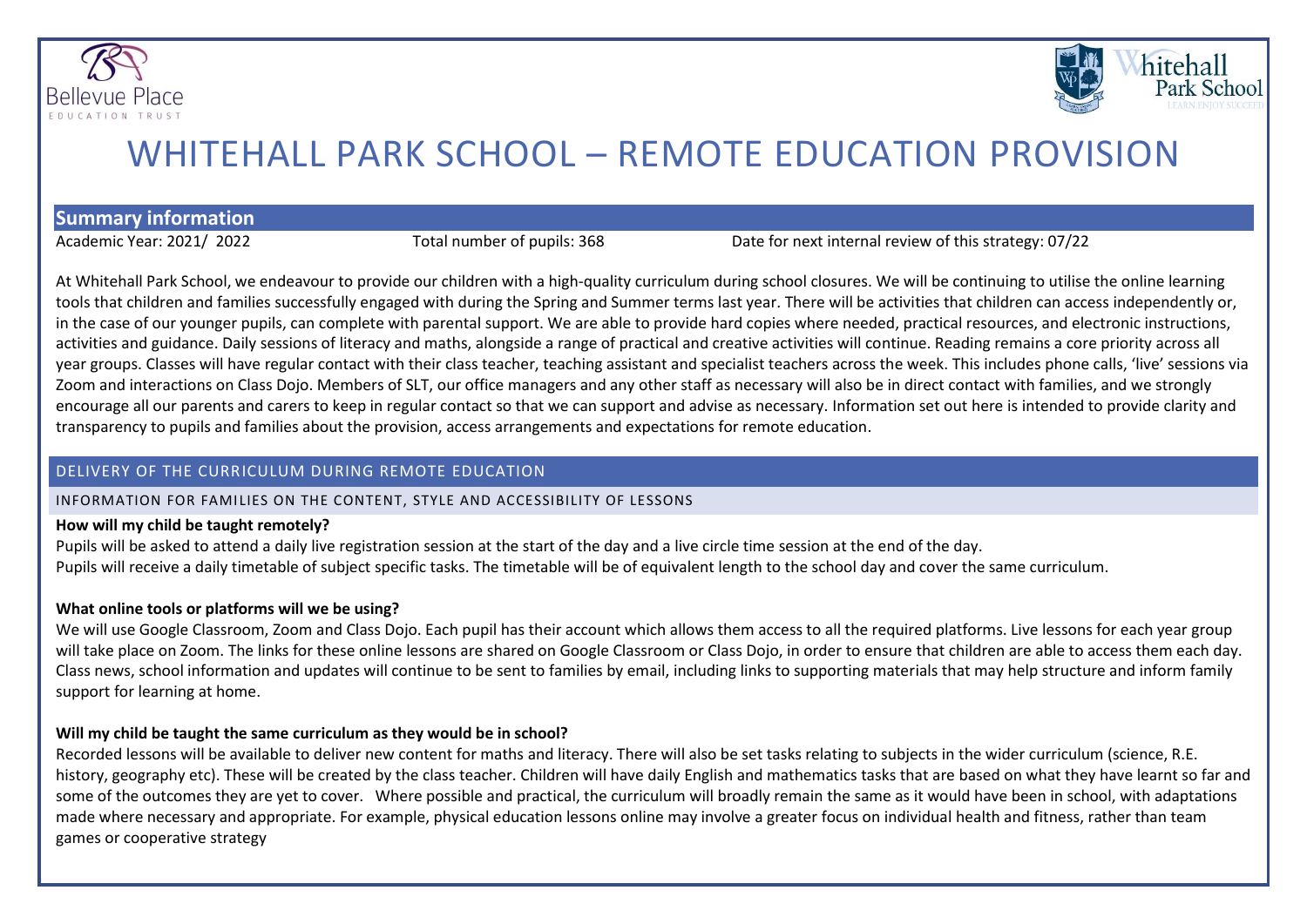



Teachers will set work based on the content of the videos and will mark work daily and pupils will receive individual marking and feedback to provide daily contact with the teacher.

Pupils are able to respond to the feedback and will also be able to send messages through class dojo (KS1) and google classroom (KS2). Teachers will be timetabled an hour each day to communicate with parents to resolve any issues. Children who have not returned their work, will be contacted by the class teacher at the end of the day.

Children will be able to organise their day according to their own circumstances depending on their access to IT resources and adult support. Tasks will need to be submitted within the timeframe allocated. The tasks will take a range of forms including written responses, online quizzes/assessments, educational games and videos.

Parents can contact the school admin@whitehallparkschool.co.uk and support will be given to families having issues with the remote learning and the school safeguarding team will continue to deal with any child protection issues throughout**.**

A list has been collated of children who are unable to access the internet at home. If child is unable to access remote learning we will provide hard copies of the work or may be able to provide a device to access the work on, dependent on funding and demand.

Work will be differentiated and children with educational health care plans and additional needs will be set work that is accessible at their level.

### **What timetable or structure will this take and how will this be communicated?**

Please be assured that we are acutely aware that home learning impacts on the set up at home, and there are many challenges for families to navigate. Flexibility is built into every timetable to ensure children can access as much of their learning as is possible – and practical. Specific timetables and expectations for home learning will be communicated directly by class teachers and phase leaders in the event of partial or full closure. We ask that parents and carers remain in regular contact with their child's/children's class teacher/s throughout any period of isolation. We are always happy to advise on any aspect of the curriculum, or home learning structures generally.

### Here is an example timetable for Key Stage 2:

|       | Monday                  | Tuesday                 | Wednesday               | Thursday                | Friday                  |
|-------|-------------------------|-------------------------|-------------------------|-------------------------|-------------------------|
| 09:00 | Zoom Maths              | Zoom Maths              | <b>Zoom Maths</b>       | Zoom Maths              | Zoom Maths              |
| 09:40 | Independent learning to | Independent learning to | Independent learning to | Independent learning to | Independent learning to |
|       | complete maths          | complete maths          | complete maths          | complete maths          | complete maths          |
| 10:30 | Zoom English            | Zoom English            | Zoom English            | Zoom English            | Zoom English            |
| 11:10 | Independent learning to | Independent learning to | Independent learning to | Independent learning to | Independent learning to |
|       | complete English        | complete English        | complete English        | complete English        | complete English        |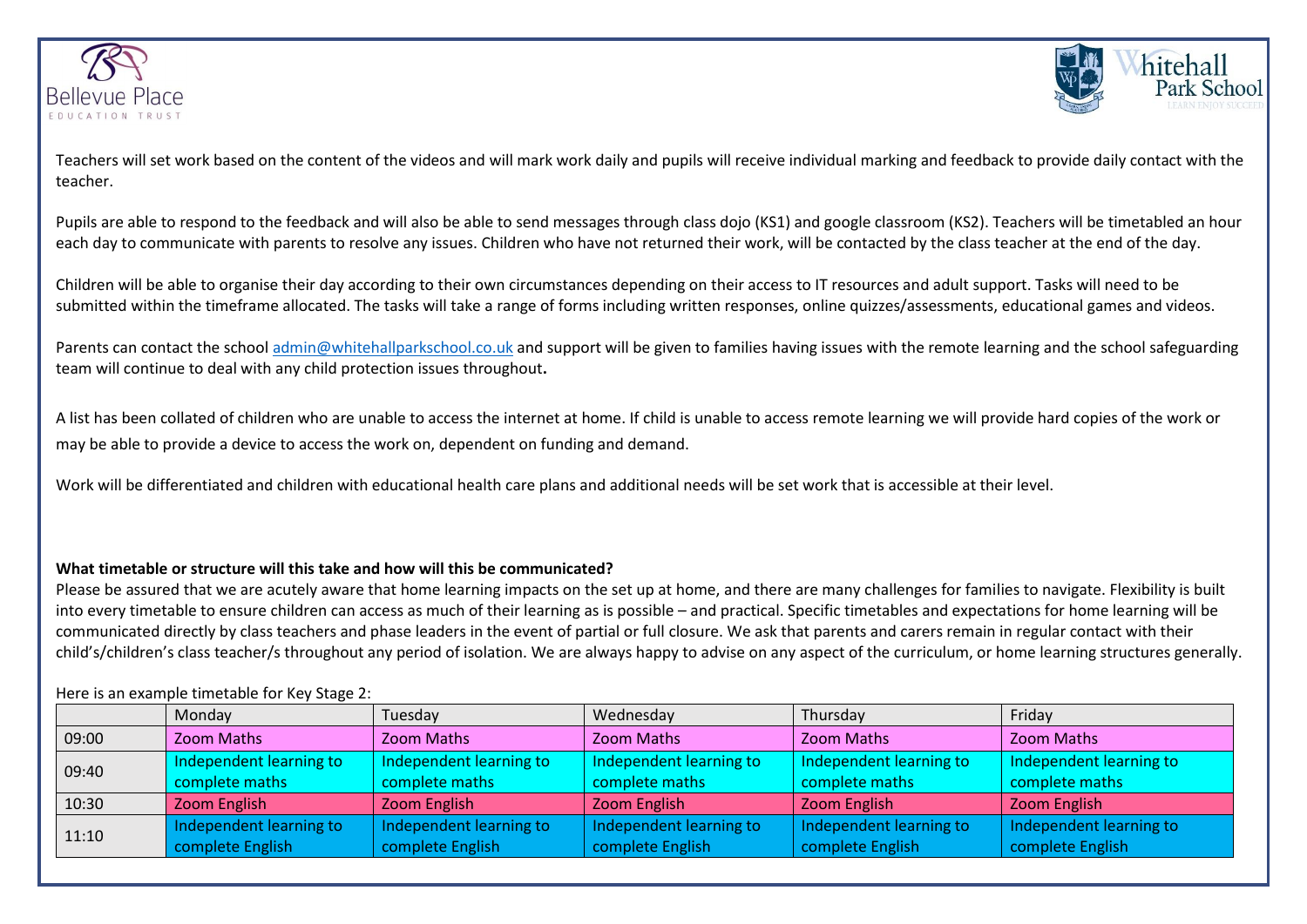



| Before 12:00 | Submit maths and English to Google Classroom |                           |                           |                           |                             |  |  |
|--------------|----------------------------------------------|---------------------------|---------------------------|---------------------------|-----------------------------|--|--|
| 12:00        | Lunch                                        | Lunch                     | Lunch                     | Lunch                     | Lunch                       |  |  |
| 13:00        | Complete tasks related to                    | Complete tasks related to | Complete tasks related to | Complete tasks related to | Complete tasks related to   |  |  |
|              | Topic                                        | <b>Topic</b>              | <b>Topic</b>              | <b>Topic</b>              | <b>Topic</b>                |  |  |
|              | Attend optional drop in                      | Attend optional drop in   | Attend optional drop in   | Attend optional drop in   | Attend optional drop in     |  |  |
|              | sessions                                     | sessions                  | sessions                  | sessions                  | sessions                    |  |  |
|              | Attend optional small                        | Attend optional small     | Attend optional small     | Attend optional small     | Attend optional small group |  |  |
|              | group sessions                               | group sessions            | group sessions            | group sessions            | sessions                    |  |  |

### ROLES AND RESPONSIBLITILES

GUIDANCE FOR FAMILIES ON THE EXPECTATIONS FOR REMOTE LEARNING, SUPPORT AND ASSESSMENT

### **Teachers**

When providing remote learning in the event of a school closure or partial closure, teachers must be available between 8am and 3.45pm. See appendix 1 for schedule.

If they're unable to work for any reason during this time, for example due to sickness or caring for a dependent, they should report this using the normal absence procedure.

When providing remote learning, teachers are responsible for:

### **Setting work –**

- o Class, year group and any additional year group as required.
- o Children without internet access at home to be identified and provided with hard copies (weekly, to be collected at a designated time from the school office).
- o Work to be differentiated and children with educational health care plans to receive work accessible at their level.
- o Work to be set each day, as set out in the timetable for school closure.
- o Work to be set weekly on Friday when the school is open.

o School closure:

- Maths video, a literacy video and a science/history/geography video to be made each day.
- Work to be sent to phase lead to check by 12pm the day before and uploaded by 3.45pm the day before on google classroom/class dojo
- Planning for home learning should be coordinated with the parallel teacher.

### **Providing feedback on work -**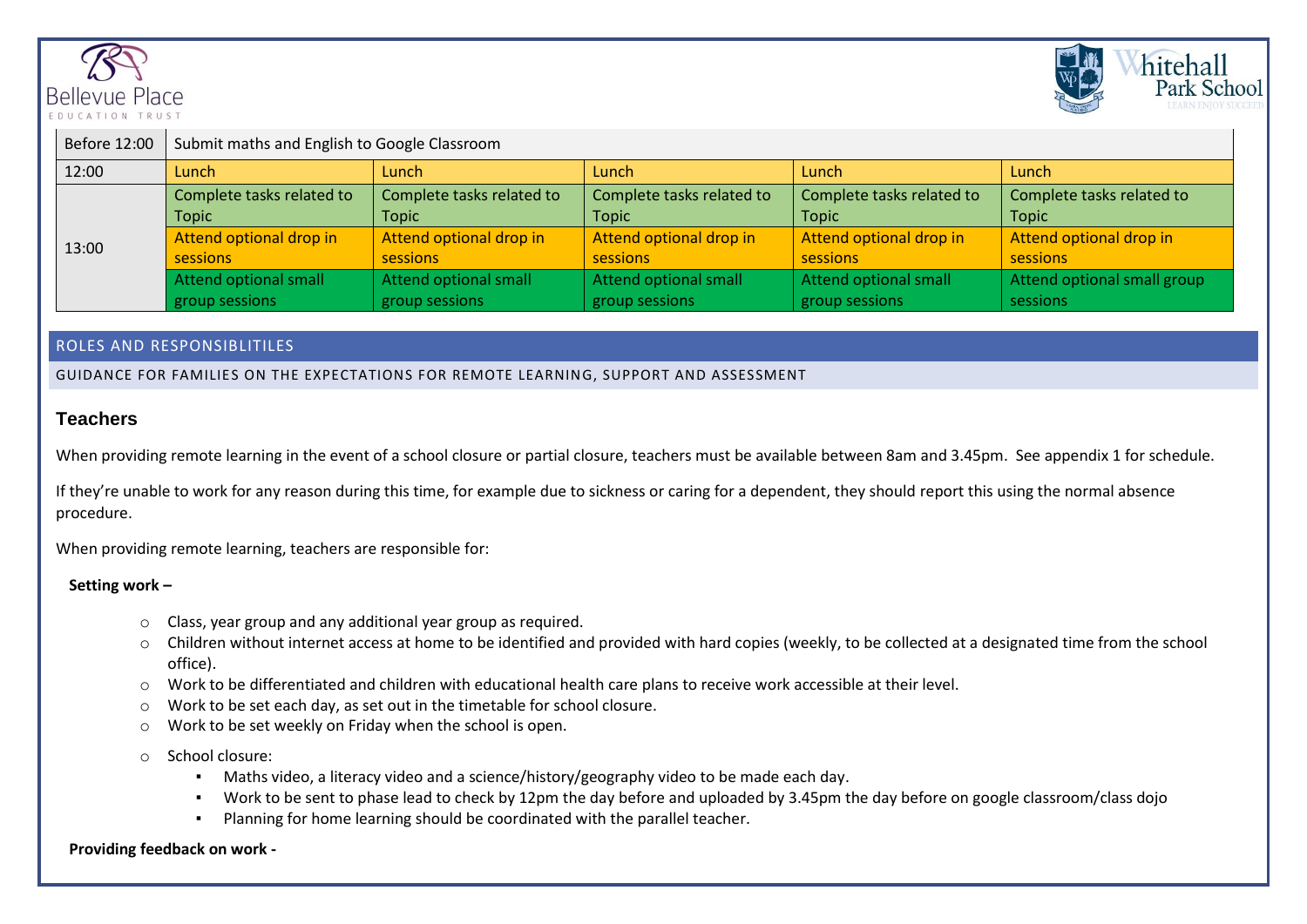



o Teachers to provide individual daily feedback by 3.45pm on google classroom

### **Keeping in touch with pupils who are not in school and their parents -**

- o School closure: teachers to contact families fortnightly to check in and also to respond to those who have emailed queries to the admin address or parents of children who haven't handed in homework
- o Take a daily register of children who have completed work and contact parents who haven't uploaded work each day by phone/email
- $\circ$  Share any complaints or concerns shared by parents and pupils or any safeguarding concerns, with SLT and phase leaders

### **Attending virtual meetings with staff, parents and pupils -**

- o Refer to the staff manual dress code expectations, these are the same as if you were in school
- o Locations (e.g. avoid areas with background noise, nothing inappropriate in the background, no family members).

### **2.2 Teaching assistants**

When assisting with remote learning, teaching assistants must be available between 8.30am and 3.45pm

If they're unable to work for any reason during this time, for example due to sickness or caring for a dependent, they should report this using the normal absence procedure.

When assisting with remote learning, teaching assistants are responsible for:

- o Attending virtual meetings with staff, parents and pupils
- $\circ$  Refer to the staff manual dress code expectations, these are the same as if you were in school
- o Locations (e.g. avoid areas with background noise, nothing inappropriate in the background)
- o Posting stories for children from their year groups to listen to
- o Helping class teachers create resources/differentiate remote learning tasks for specific children
- o Research other resources/apps for specific children
- o Deliver small group/one to one reading sessions via google meet
- o Posting individual assignments onto google classroom
- o Daily calls to vulnerable/SEND children, if required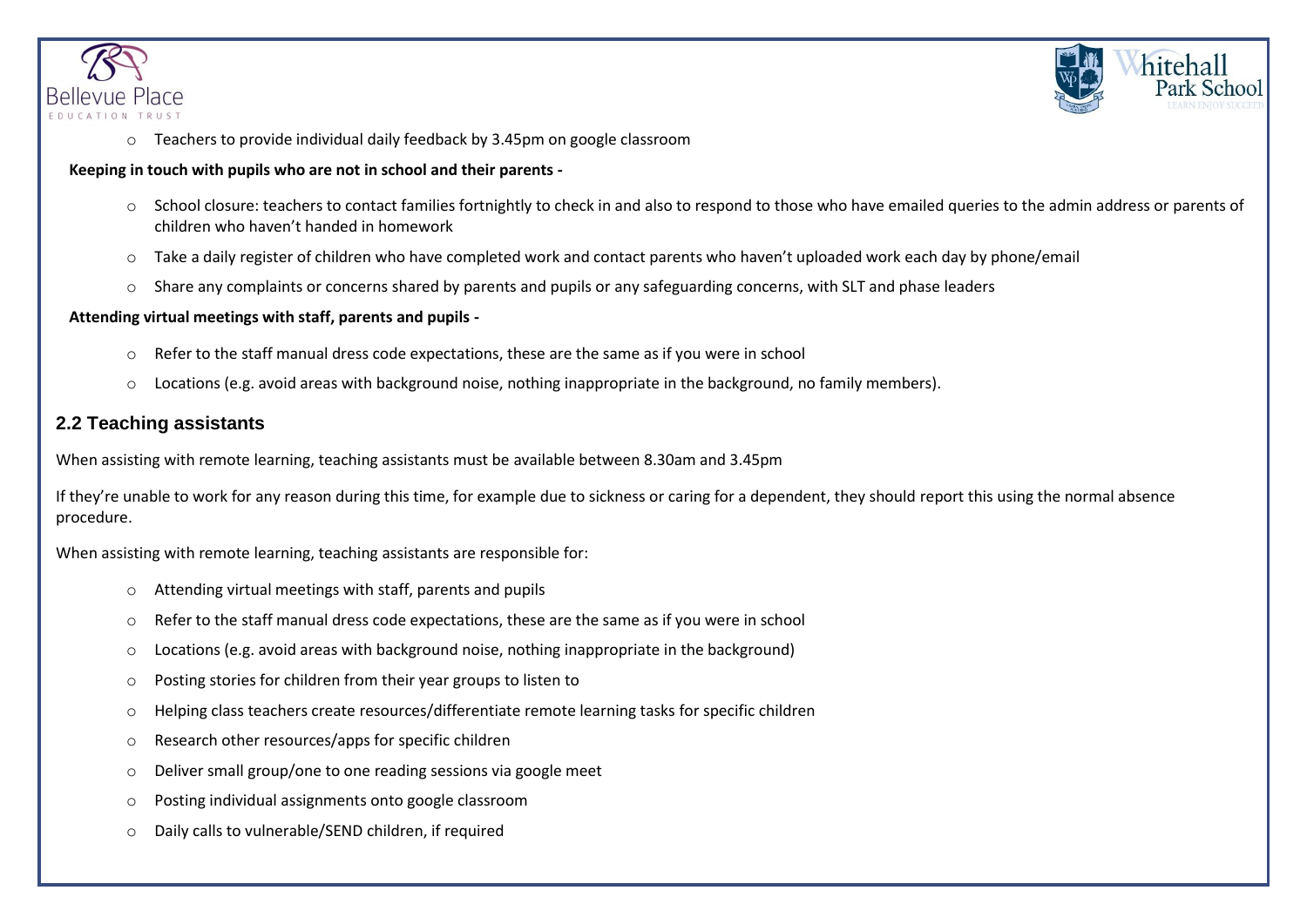



- Supporting vulnerable children who will attend school
- o Accompanying home visits
- o Helping to distribute food to vulnerable families.

# **2.3 Subject leads**

Alongside their teaching responsibilities, subject leads are responsible for:

- $\circ$  Considering whether any aspects of the subject curriculum need to change to accommodate remote learning
- o Working with teachers teaching their subject remotely to make sure all work set is appropriate and consistent
- o Working with other subject leads and senior leaders to make sure work set remotely across all subjects is appropriate and consistent, and deadlines are being set an appropriate distance away from each other
- o Monitoring the remote work set by teachers in their subject explain how they'll do this, such as through regular meetings with teachers or by reviewing work set
- o Alerting teachers to resources they can use to teach their subject remotely

# **2.4 Senior leaders**

Alongside any teaching responsibilities, senior leaders are responsible for:

Monitoring the effectiveness of remote learning in their phase – through checking work set each day, contacting parents, regular meetings with teachers and subject leaders, monitoring children who have handed in their work.

# **2.5 Pupils and parents**

## **Staff can expect pupils learning remotely to:**

- o Be contactable during the school day although consider they may not always be in front of a device the entire time
- o Complete work to the deadline set by teachers
- o Seek help if they need it, from teachers
- o Alert teachers if they're not able to complete work.

## **Staff can expect parents with children learning remotely to:**

o Make the school aware if their child is sick or otherwise and cannot complete work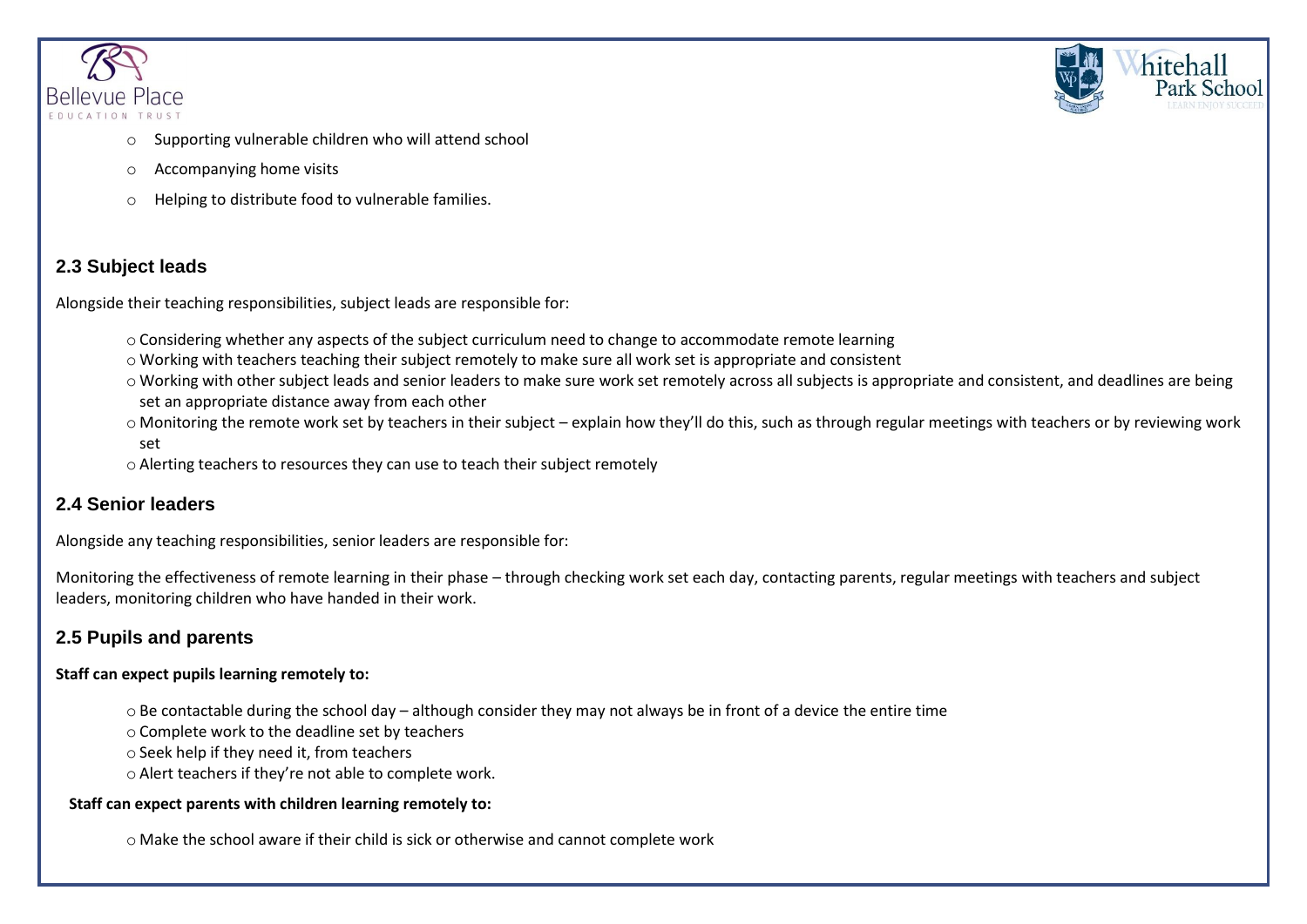



o Seek help from the school if they need it o Be respectful when making any complaints or concerns known to staff.

### ENGAGEMENT AND FEEDBACK

### GUIDANCE FOR FAMILIES ON THE EXPECTATIONS FOR REMOTE LEARNING, SUPPORT AND ASSESSMENT

### **What are the expectations for my child's engagement with home learning, and what support are parents expected to provide at home?**

All children are expected to join the daily zoom lessons and submit three pieces of work: maths, English and wider curriculum via Class dojo (Years R-2) and Google Classroom (Year 3-6). Reception and KS1 children will need support accessing the lessons and organising their work, including managing the processes of logging in and accessing Zoom appropriately. Children should then be able to complete the tasks independently. KS2 children should be able to complete all work set independently following their Zoom lesson.

EYFS – aim for two hours, however this can be flexible.

Key Stage 1 – aim for three hours per day

Key Stage 2 – aim for four hours per day

It is expected that all children access their online learning. Teachers keep weekly logs to monitor children who engage each day.

### **How will you check if my child is engaging and how will I be informed if there are concerns?**

Our class teachers have high expectations, which are communicated to all parents and children, of behaviour during zoom lessons. Children who do not meet these expectations are warned during the lesson. If the child's behaviour does not change, they are asked to leave the lesson. Class teachers then communicate this with the senior leadership team who call the parents to discuss further. Children who are taking part in the lesson and answering questions are given positive praise. Class teachers are monitoring the work that is being submitted. Teachers contact parents via email or phone if the work submitted causes concerns.

### **How will you assess my child's work and progress?**

The comments teachers leave will be positive and may sometimes also give children a feedback point to consider in their next piece of work. Occasionally, if needed, teachers may point children in the direction of some additional learning and additional thinking question.

Teachers will look at every piece of learning, however may not comment on every piece of learning. Some days, teachers can receive over 100 pieces of learning so it would be unachievable for them to comment on all learning. We provide the answers for maths so that children can mark their own learning; therefore, there may not always expect a comment on maths learning other than where children may have shown difficulties. Our priority is to keep children motivated and engaged, this is what we hope to achieve in our feedback on learning uploaded.

### ADDITIONAL SUPPORT FOR PUPILS

INFORMATION FOR FAMILIES ON THE SUPPORT PROVIDED FOR ONLINE ACCESS, FOR SEND PUPILS, AND FOR YOUNGER CHILDREN.

**How will the school support my child if they do not have access to digital or online learning at home?**